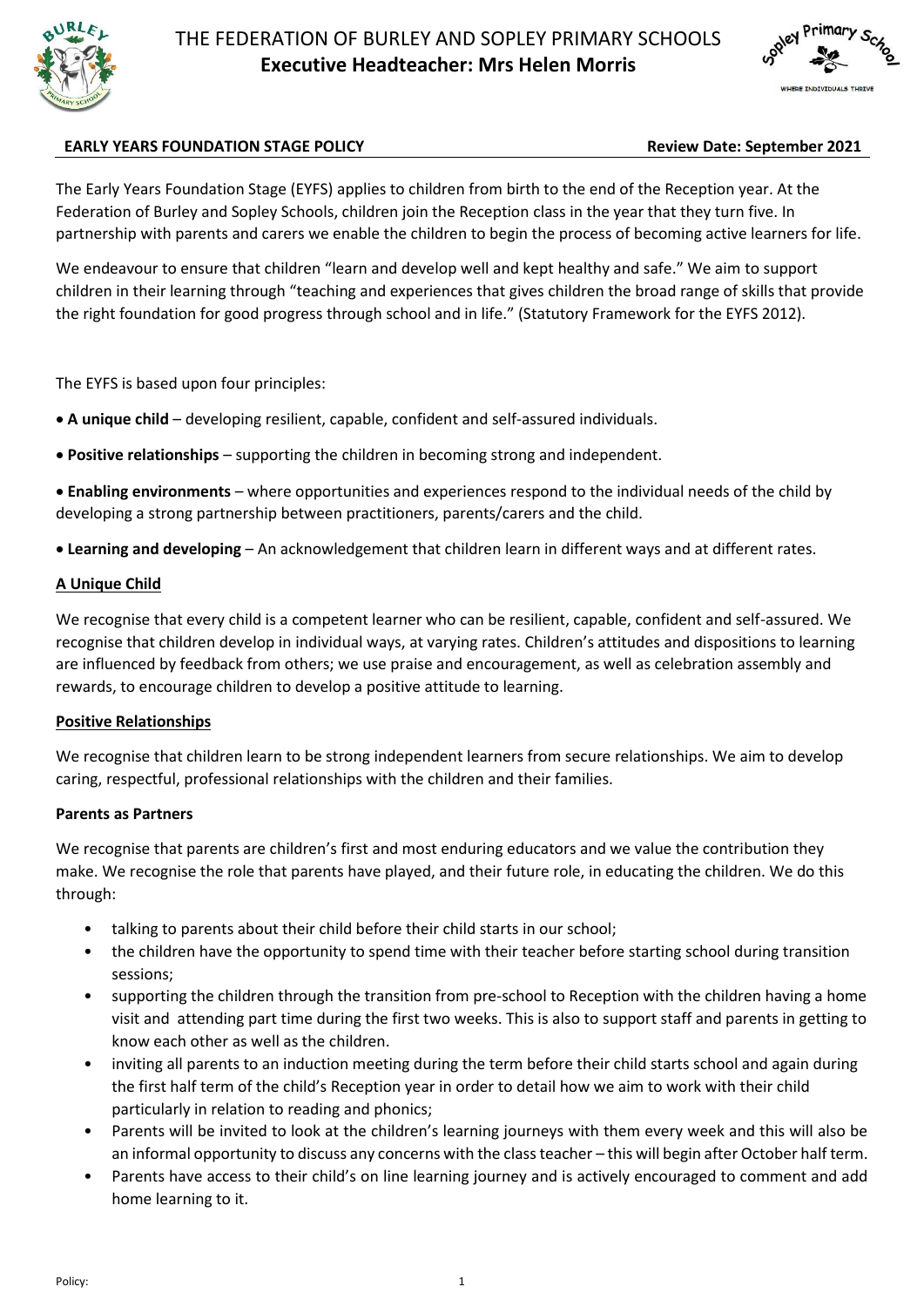- Arranging a range of activities throughout the year that encourage collaboration between child/ parent outcomes.
- providing parents an opportunity to celebrate their child's learning and development by completing "wow" moments which inform planning and provision;
- joining in on a Friday morning drop in sessions
- written contact through home school reading diary.
- ensuring all parents know that their child's teacher is their key worker

# **Enabling Environments**

We aim to create an attractive and stimulating learning environment where children feel confident and secure and challenged. The children have daily access to an indoor and outdoor environment that is set up in discrete areas of learning with planned continuous provision and weekly 'enhanced provision'.

Effective learning builds and extends upon prior learning and following children's interest. Effective planning is informed by observations of the children to ensure we follow their current interests and experiences. These observations are recorded in the children's individual learning journeys. Play based learning is paramount and children direct their own learning from carefully planned opportunities provided by staff. Staff will enhance play and extend as needed to further individual learning.

# **Learning and Development**

There are seven areas of learning and development of which three are "prime areas," and four "specific areas."

The prime areas are

- Communication and language
- Physical development
- Personal, social and emotional development.

The specific areas are

- Literacy
- Mathematics
- Understanding of the world and
- Expressive arts and design

Through careful assessments and observations, including information provided by parents and other settings, children's development levels are assessed. The balance will shift towards a more equal focus on all areas of learning as children grow in confidence and ability within the three prime areas.

# At the Federation of Burley and Sopley Schools

"Each area of learning and development is implemented through planned, purposeful play and through a mix of adult-led and child-initiated activity. Play is used as an essential part children's development, building their confidence as they learn to explore, to think about problems, and relate to others. Children learn by leading their own play, and by taking part in play which is guided by adults. There is an on-going judgement to be made by practitioners about the balance between activities led by children, and activities led or guided by adults. Practitioners must respond to each child's emerging needs and interests, guiding their development through warm, positive interaction. As children grow older, and as their development allows, it is expected that the balance will gradually shift towards more activities led by adults, to help children prepare for more formal learning, ready for Year 1." (Statutory Framework for EYFS 2012)